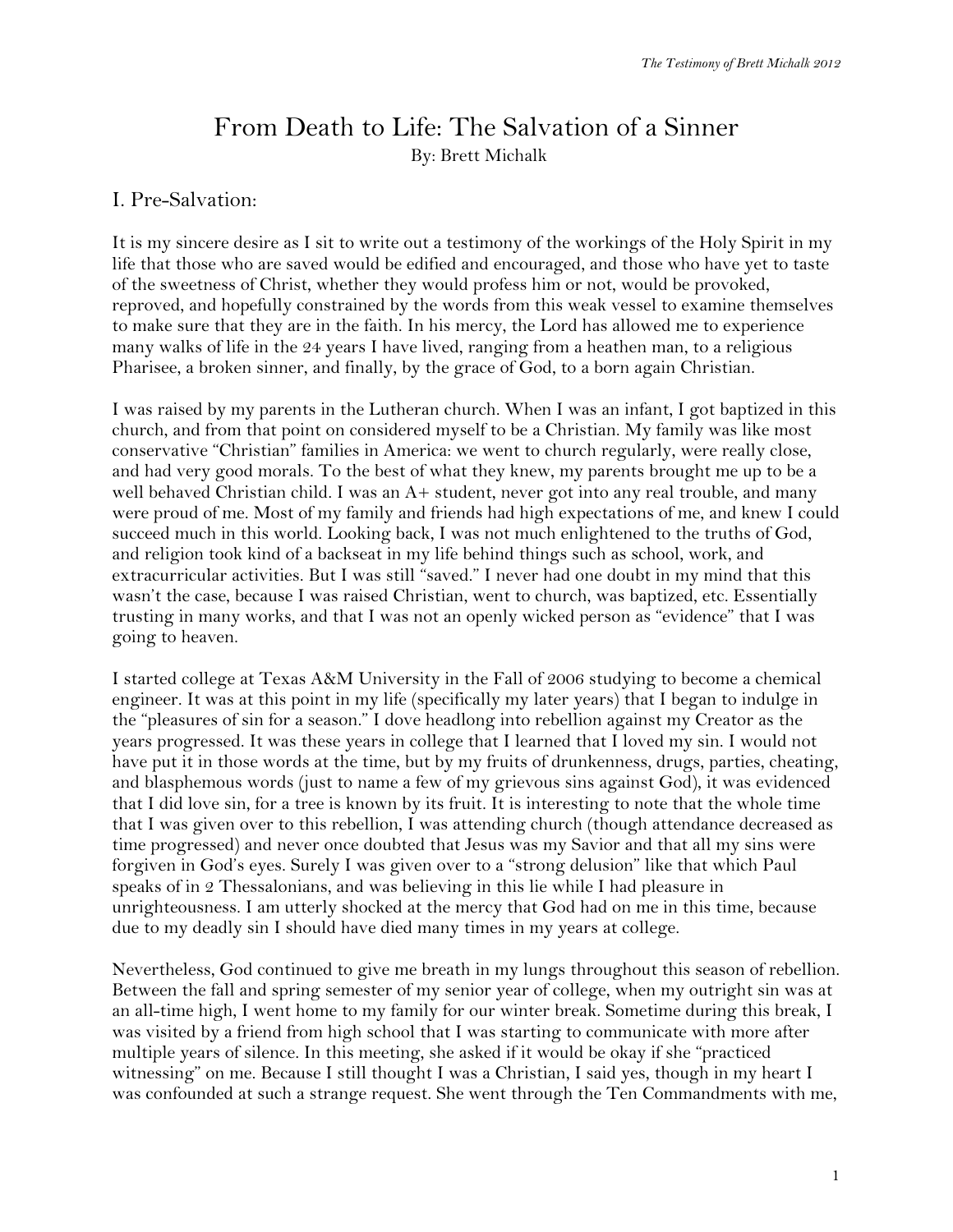asking if they condemned me, and then proceeded to go through many New Testament passages describing the differences between good fruit and bad fruit, and the differences between the strait gate/narrow way and the wide gate/broad way. I remember justifying myself the entire time, saying that all of this condemns me, but there is forgiveness with Jesus, and that nobody is perfect. She left after that, and I went on my way as if nothing happened, and my heart remained as hard as a rock. I later found out that she wasn't just practicing, but knew based upon my open and unrepentant sin (of the last few years) that I was on my way to hell and needed the Gospel.

About three days later, I was talking with my dad in the kitchen, when all of a sudden out of nowhere, I was overcome with a feeling of guilt over all my sin. I immediately began to weep in conviction and started confessing much of my sin to my dad. The Bible says that the Holy Spirit is come to reprove the world of sin, righteous, and judgment. Surely God was at work at this time as much of my more overt sin was coming before my eyes. My dad began to console me, saying that there is forgiveness with the Lord and that I have nothing to worry about. I am reminded of Jeremiah 23 and that the difference between a true and a false prophet is that the true will turn his people from their sin, and a false prophet will whisper peace when there is no peace. I don't fault my dad, because he grew up with the same "Gospel" that I did (which is no true gospel at all and has no power to save from sin), and was ignorant to the truth which sets a man free, but I was not in need of peace at that time, but sorrow and repentance. I was given an awakened conscience that night that for so long had been seared with a hot iron, allowing me to sin without remorse.

I know now, looking back, that it was just an awakened conscience, but unfortunately at that time I thought I had been saved. I was able to quit much of my outward sin, and got extremely religious. Shortly after going back to school for the Spring semester, I met Sean, Jake, and Ryan just off campus through my friend who had witnessed to me weeks before. I found out that she was recently saved and now part of this church in Arlington. I listened for close to 6 hours as these men preached to a group of twenty or thirty college students. I was amazed. It seemed to me at the time that they had the whole Bible memorized. I had truly never heard anything like what I was hearing. Growing up, I never learned of being "born again", regeneration, depravity, and many other essential doctrines of the faith necessary for salvation. I was baptized as an infant and therefore "saved". I heard fluffy ten minute sermons that, instead of reproving men in their sin, would justify them. There was no HOLY Ghost in what I grew up with, and I knew immediately that these three men before me were something different. There was a power in their words that gripped my soul. Nothing else could have kept me there for 6 hours. I met up with them after this meeting was over and spoke for another hour or two with Jake specifically. I was able to share my testimony with him, and voice many concerns that I still had over my own soul. Instead of justifying the wicked or condemning the just, he told me to seek God with all my heart to find the answers I was looking for.

For the next year, pretty much all I did was read my Bible and go to school and work. I separated myself from my friends that I was still living with, because I could no longer join in their sin. I tried to reason with them much over their need to be saved, but to no avail. That being the case, for the time my conscience drove me to maintain a distance lest I be a partaker of their sins. Surely a companion of fools shall be destroyed. I actually received much persecution at this time due to my separation. I knew I had to though, as I had 2 Corinthians 6:17 ringing in my ears: *"Wherefore come out from among them, and be ye separate, saith the Lord,*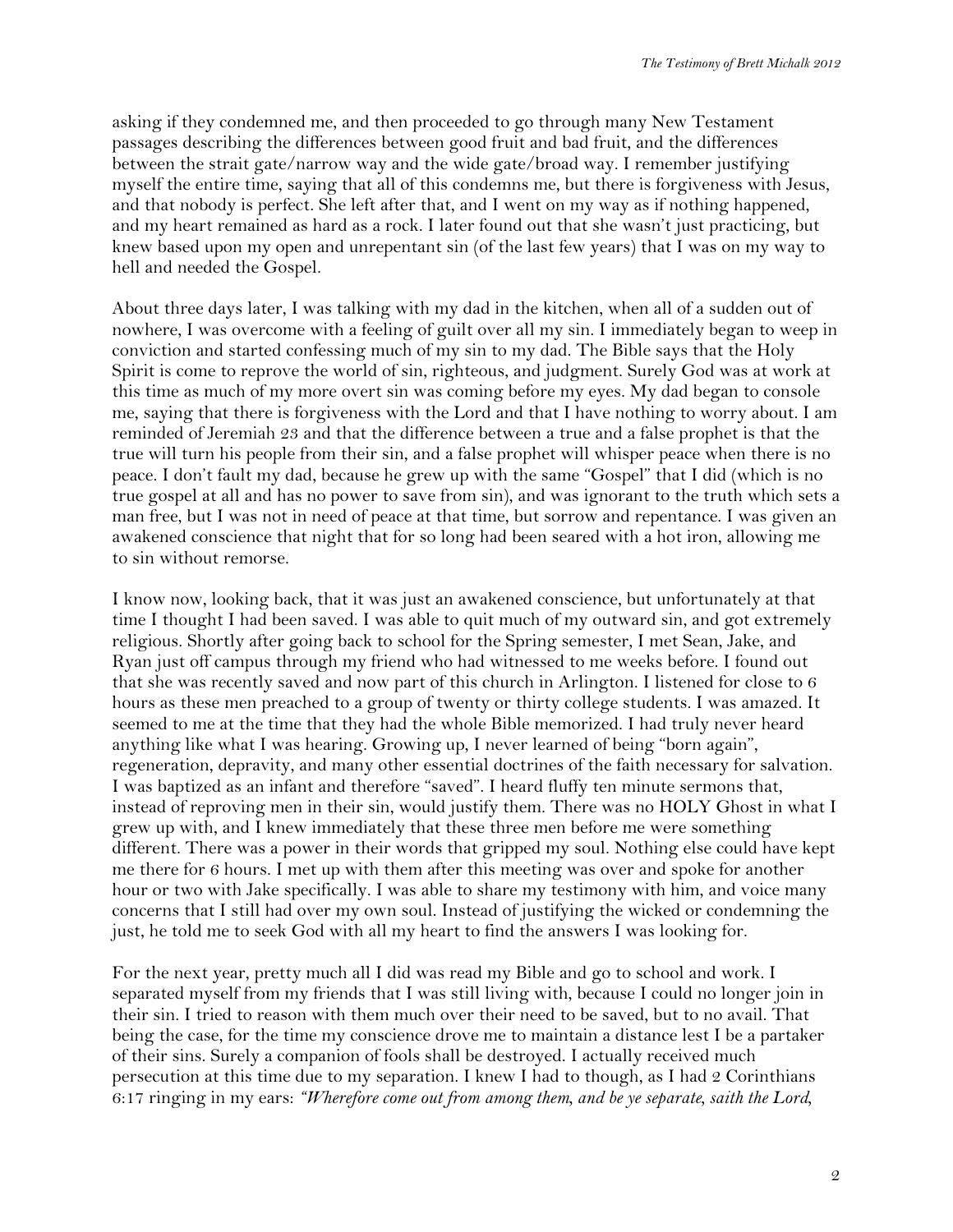*and touch not the unclean thing; and I will receive you."* I knew I wanted to be received of God, even if it meant being forsaken by the world. My parents really liked the change they saw in me; even admitting to me that it spurred them on to read their Bible more. However, once I started preaching to them what the Lord was showing me on the strait gate and narrow way, they quickly began to despise it. I visited the church in Arlington multiple times that year, even getting baptized that summer. I was never formally examined before my baptism of whether I was bearing the fruits of legitimate salvation according to the scripture. The pastors and other more seasoned brothers in the church began to examine more carefully those that came desiring admittance to the church shortly after this time. This occurred as the Lord led the elders into more truth and stronger convictions on the need for purity within the church, and gave grace to implement that truth. As an aside, I praise God for these examinations now as many souls have been saved because they were found to be lost and deceived through these examinations. They consist of a thorough testing of a man's profession compared to salvation as defined by the written word of God with the help of the Holy Ghost. Consequentially many have been convinced of their lost estate, and given the opportunity to seek God to be truly saved rather than go on in their delusion.

About September of 2010, my last semester of college, the Lord took away all peace that I had up to that point. I began to doubt my salvation, but could never figure out why. I went through months of torment not knowing if I was lost or saved, and listened to countless sermons on biblical assurance. It got so bad that I was willing and desirous to find out that I was lost just to stop the turmoil. After months, I went camping alone in the woods for 3 days to seek God on these matters of my soul. The sermon "Seeking God Aright", preached by Jake, was instrumental in this time. Through it and many other things the Lord showed me that I was unregenerate. There were many reasons with a few of the main ones being: I had never sought God with my whole heart willing to forsake all to follow him, but still loved my life and wanted to live it the way I desired, I had no power over the sins of my heart that no man can see, and I did not truly love the brethren, or want to be with them. I was, as Matthew 23 calls it, a whited sepulchre. I was refined and polished on the outside, but my heart still clave to the sins of covetousness, lust, greed, hatred, and pride. Any man can alter his outward appearance, but who can change his own heart? For the next 4 months I sought God to save my poor, wretched soul. I remember at times the Lord coming and meeting me and so magnifying my sin before my eyes that all I could do was get on my face and cry to God while trembling in fear to save me. It was a truly dreadful time, but I believe that a man must know his sickness before he will be willing to seek out the cure and pay whatever cost he must to acquire it. Christ demands complete surrender as expressed in Luke 14:26-33, and for these four months, He called me to lay down idol after idol…to choose life or death.

I moved in amongst the church in order to seek the Lord once I graduated from college, after the Lord faithfully shut every door leading me anywhere else for work. I knew for months that Dallas was where the Lord was leading, but I kicked against it much. Nevertheless, I knew that I wasn't going to be saved if I was unwilling to obey God. So I moved, and in the three weeks that it took for me to be found of the Lord, the brethren were faithful to preach to me, pray for me, and guide this spiritually blind man to the strait gate, until they, and more importantly I, knew that I had been crucified and risen with Christ. The Lord stripped much from me in this time, broke me in pieces, and pierced my heart with the sword of the Spirit every day, but I know now that it was all necessary for me to call upon the Lord in truth having no confidence in the filthy rags of my self-righteousness. I bless the Lord that the same faithful brother to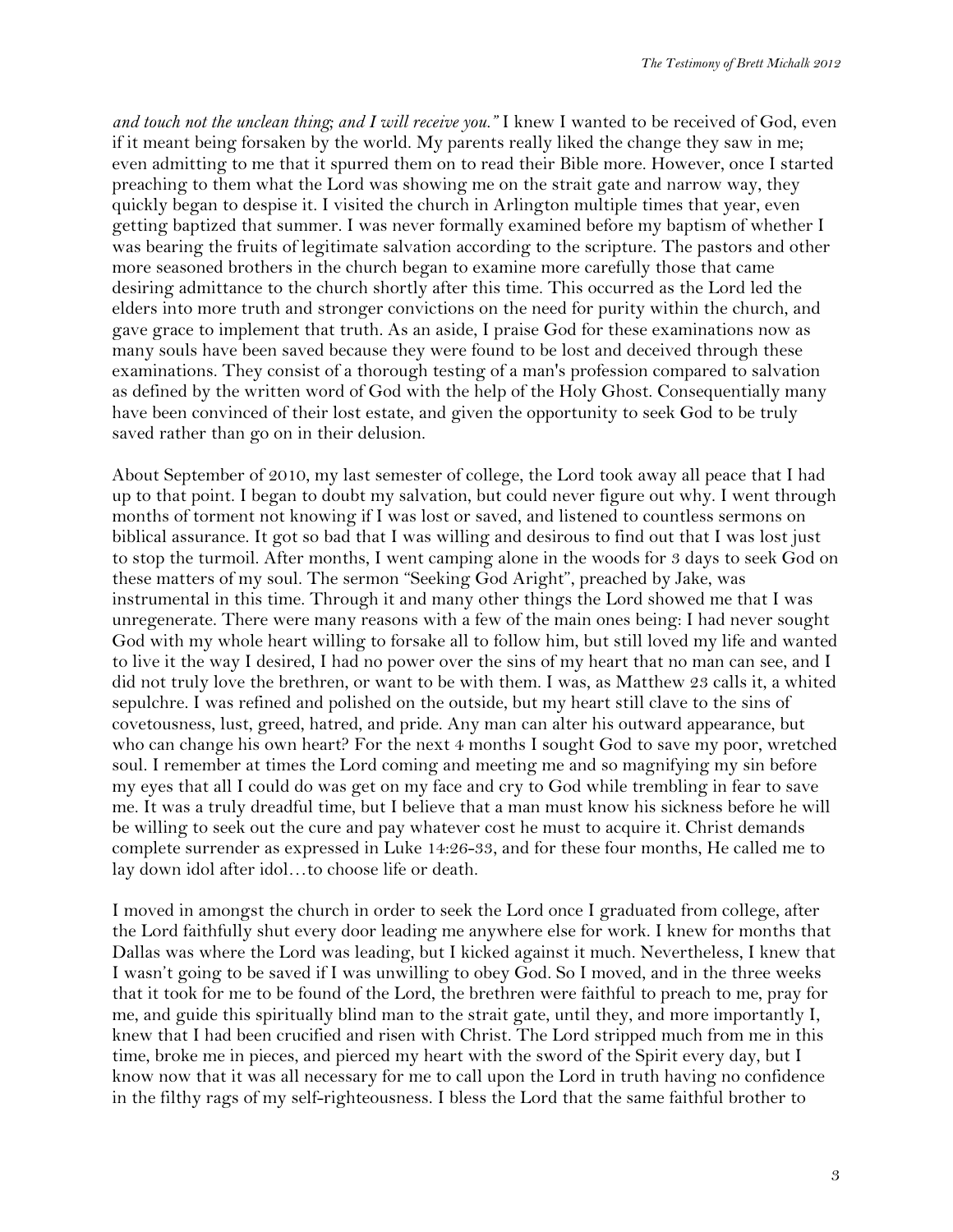preach to me at the very beginning (Jake) was able by the grace of God to preach the atoning sacrifice of my Savior by grace through faith alone! To this broken man, as I cast all of myself at Jesus' feet, faith came by hearing, and hearing by the word of God.

## II. Post-Salvation Fruit:

Some of the immediate effects of my regeneration were a love for the written word of God, coupled with the quickening power of his Spirit to that word, confirming my soul to be his. I had a love for the brethren that far surpasses the love for any other in this world. The Lord began (and still is faithful), not only to cleanse outward sin, but to root out the sin of my heart. I am still shocked at the power of God to take a sin-loving man, give him a new heart, and conform him to the image of his Son. He gave me a precious sensitivity of, and hatred for, the sin I once loved, and a hungering and thirsting for the true righteousness I once ignored. I have noticed a highly increased sensitivity to sin especially when walking close to the Lord. This is exactly what Paul says should be the fruit of godly sorrow that worketh repentance to salvation: carefulness, clearing of yourselves, indignation, fear, vehement desire, zeal, and revenge. All against the vile sin still in our members! Another notable difference I saw was my relationship to the world. In my heart, before I was saved, I just wanted to be an engineer and make a lot of money to live a comfortable life. The Lord made me hate the vanities of this world! I'm willing, but it would be a cross to me now to be an engineer. The Lord has indeed called me to work, but, bless God, he has given me the blessing of doing that work along side my brethren.

A few months after I was saved the Lord really started to burden me to find a job that I might fulfill my calling and have to give to him that would ask. I started looking and could find nothing for weeks. I just kept praying for the job that the Lord would have me to do, when he led me to a job posting for an air conditioning filter technician. I had instant faith that this could be the Lord's will after I read the job description: that I would be on the road a lot and work on my own out of my truck. I was thrilled that I would be able to seek God while working. I called the owner and was invited for an interview the next morning. I knew the Lord would have to open this door because I failed about 4 of the 10 qualifications for the job. My interview went well the next morning and I awaited an answer. The same day of my interview another brother, Tanner, got back from New York and I told him about the job. He was even less qualified than I was, but still called the owner. His interview also went well the next day. During his interview he was asked if he knew me because his address was the same as mine on our application. This opened a door to share a little about us being Christians and that we would work hard for him and not do him wrong. The next day, we both got a call and a job offer. Out of 20-30 applicants, two under qualified Christians got the job! The general manager actually told us weeks later that the only reason we got the job was because we were Christians. Praise the Lord for directing our steps, and opening a door that no man can shut! I know it was a work of God. We ended up working for that company about 60 hours a week for six months.

Now that the church has made the move to Wells, TX, we have started Trudeau Tree Service, where I am an arborist - climbing, cutting down, and hauling away trees. The Lord has greatly used these labors to expose and purge sin and cause fruit to abound. It took the power of God